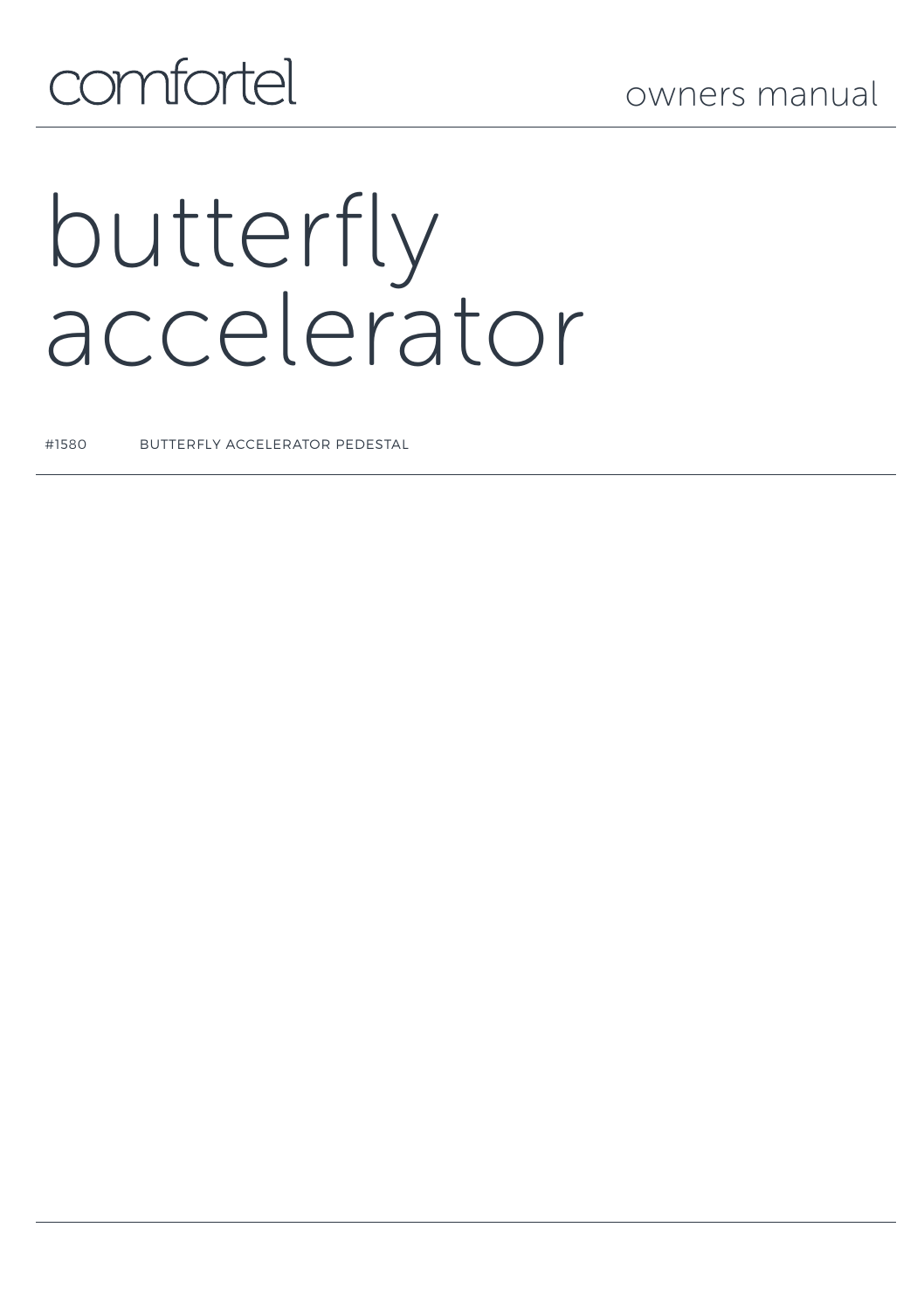# **ASSEMBLY**





## ASSEMBLY

1. Fix the wheels in the tripod, screw it with wrench (K).

2.Fix the support column in the tripod (pay attention to the direction!), tighten the screws.

3.Fix the movable support column into the support column (pay attention to the direction! Aim the slot toward the srew, tighten the screw to fix it).

## Pay Cautious Attention: For sake of safety, before completing assembling it, do not unscrew the screws for adjustment.

4.Put the main part in the hole sites of the support column, fixing with screws.





For fear of the activity tube bouncing out to cause injury, please do not loosen the screw before finishing assembling.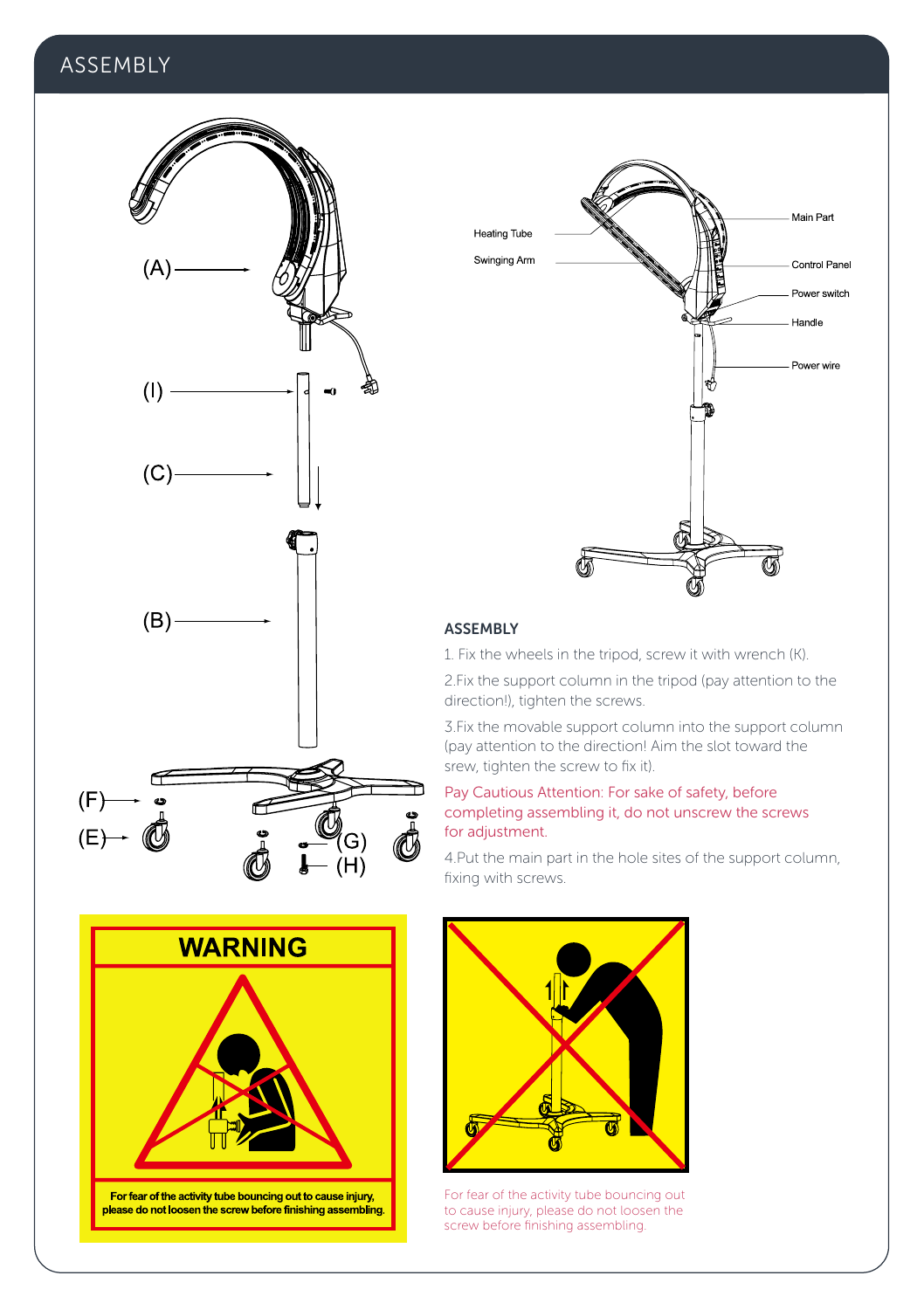# OPERATION: FUNCTIONS



TEMPERATURE DISPLAY: The default temperature is 55°C. By pressing the  $+$  or -, the temperature will add or subtract 5°C. Hold down the + button for maximum temperature of 70°C. Hold down the - button for minimium temperature of 40°C.

TIME DISPLAY: The default time is 15 minutes. By pressing the  $+$  or - , the time will add or subtract 1 minute. Hold down the + button for maximum time of 60 minutes. Hold down the - button for minimium time of 1 minute.

IONIC VENTILATION: This is an optional function. By pressing the button, this will release negative ions until the end of the operating time. This does not work by default.

BUTTERFLY ARM: The movable arms can be fixed by pressing this button. This function can be chosen whilst in operation and once chosen, the button indicator lights up. After use, it returns to its initial state.

START/STOP: Once this button is pressed the machine will start working, by pressing again the machine will stop.

# OPERATION: HOW TO USE



$$
\begin{array}{|c|} \hline \left( \begin{array}{c} \text{J} & \text{SO} \ \text{C} \\ \text{O} & \text{10} \ \text{m} \\ \text{O} & \text{O} \end{array} \right) \\ \hline \text{O} & \text{O} \end{array} \\\hline \text{O} & \text{O} \end{array}
$$

**A** CAUTION

DO NOT USE HAND OR OTHER THINGS TO HINDER THE SWINGING ARM WHEN IT IS WORKING, OR THE SWINGING ARM WILL BE DAMAGED.

## OPERATION

1.Move the machine to the middle of the head, adjust the height.

Attention: The distance between the heating part and the head should be 17cm (6.7").

2. Plug in the power line, turn the machine on, then the display screen becomes the default state, as the left-down picture shows.

3. Set the working time and temperature.

4. Work finishing, after 3 times of alarming sound, the machine comes back to the default state.